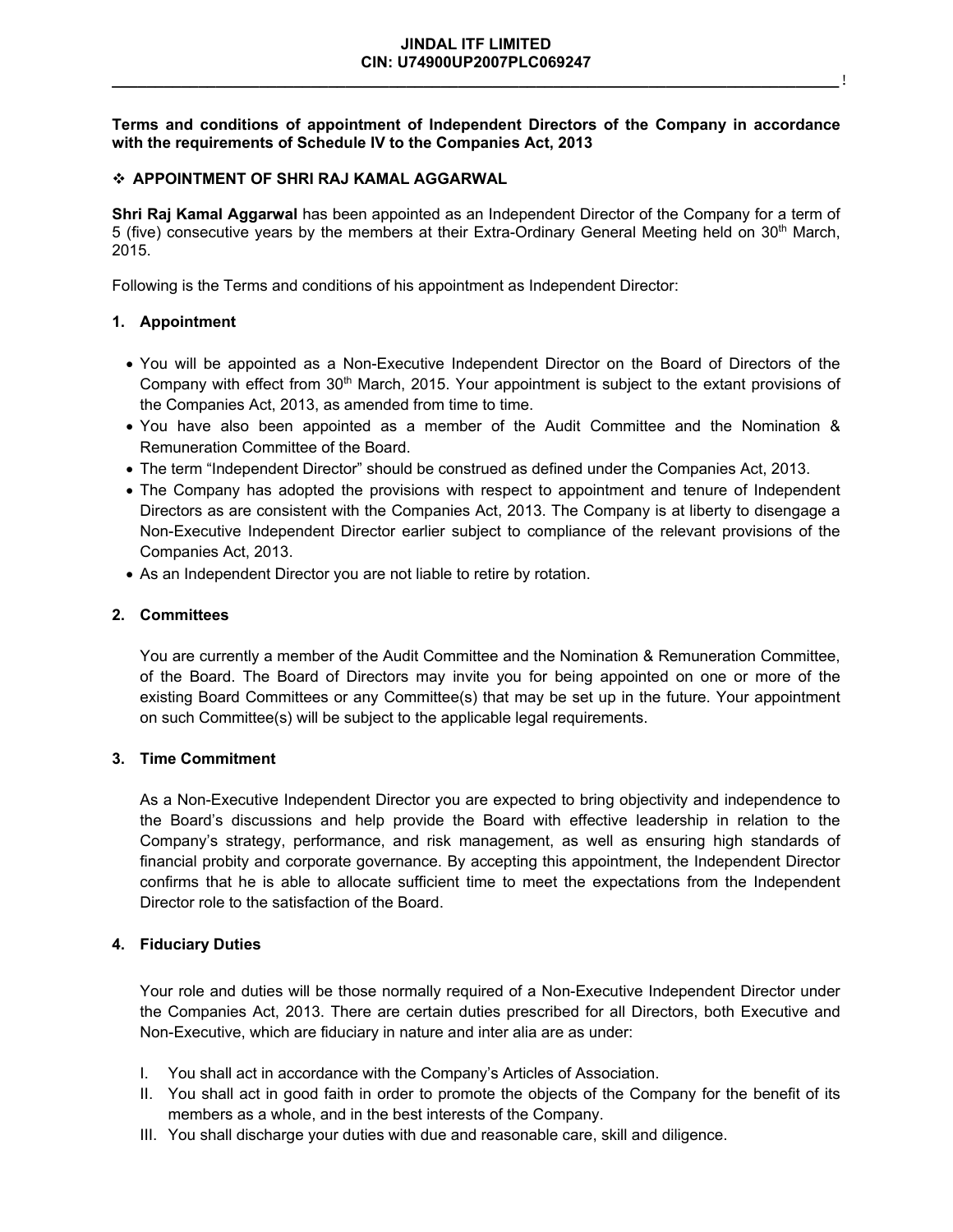### **JINDAL ITF LIMITED CIN: U74900UP2007PLC069247 \_\_\_\_\_\_\_\_\_\_\_\_\_\_\_\_\_\_\_\_\_\_\_\_\_\_\_\_\_\_\_\_\_\_\_\_\_\_\_\_\_\_\_\_\_\_\_\_\_\_\_\_\_\_\_\_\_\_\_\_\_\_\_\_\_\_\_\_\_\_\_\_\_\_\_\_\_\_\_\_\_\_\_\_**!

- IV. You shall not involve yourself in a situation in which you may have a direct or indirect interest that conflicts, or possibly may conflict, with the interests of the Company or bring discredit to it. Any situation that creates a conflict of interest between personal interests and the Company and its stakeholders' interests, must be avoided at all costs. Please refer to clause 6 for full explanation on conflict of interest.
- V. You shall not assign your office as Director and any assignments so made shall be void.

There are certain roles, functions, duties prescribed for all Independent Directors, which are listed in the 'Code for Independent Directors' as outlined in Schedule IV to the Companies Act, 2013. You shall abide by the said 'Code of Conduct for Independent Directors as amended from time to time to the extent relevant and applicable to your role. The present code is annexed hereto as **Annexure A**.

# **5. Status of Appointment and Remuneration**

- You will not be an employee of the Company and this letter shall not constitute a contract of employment. You will be paid such remuneration by way of sitting fees for attending meetings of the Board and its Committees as may be decided by the Board and approved by the Members from time to time.
- The sitting fees paid to the Non-Executive Independent Director is Rs. 15000/- per meeting of the Board and Rs. 10,000/- per Meeting of the Audit Committee and the Nomination & Remuneration Committee of the Board and for other committees.

# **6. Conflict of Interest**

- It is accepted and acknowledged that you may have business interests, memberships other than those of the Company. As a condition to your appointment commencing, you are required to declare any such directorships, appointments and interests to the Board in writing in the prescribed form at the time of your appointment.
- In the event that your circumstances seem likely to change and might give rise to a conflict of interest or, when applicable, circumstances that might lead the Board to revise its judgement that you are independent, this should be disclosed to both the Chairman and the Secretary.

# **7. Evaluation**

The Company will carry out an evaluation of the performance of the Board as a whole, Board Committees and the Directors on an annual basis. Your appointment and reappointment on the Board shall be subject to the outcome of the yearly evaluation process.

# **8. Disclosure of Interest**

It is expected that any interest you may have in any transaction or arrangement that the Company has entered into should be disclosed not later than when the transaction or arrangement comes up at a Board meeting so that the minutes may record your interest appropriately and our records are updated. A general notice that you are interested in any contracts with a particular person, firm or company is acceptable.

# **9. Changes of Personal Details**

During the Term, you shall promptly intimate the Company and the Registrar of Companies in the prescribed manner, of any change in address or other contact and personal details provided to the Company.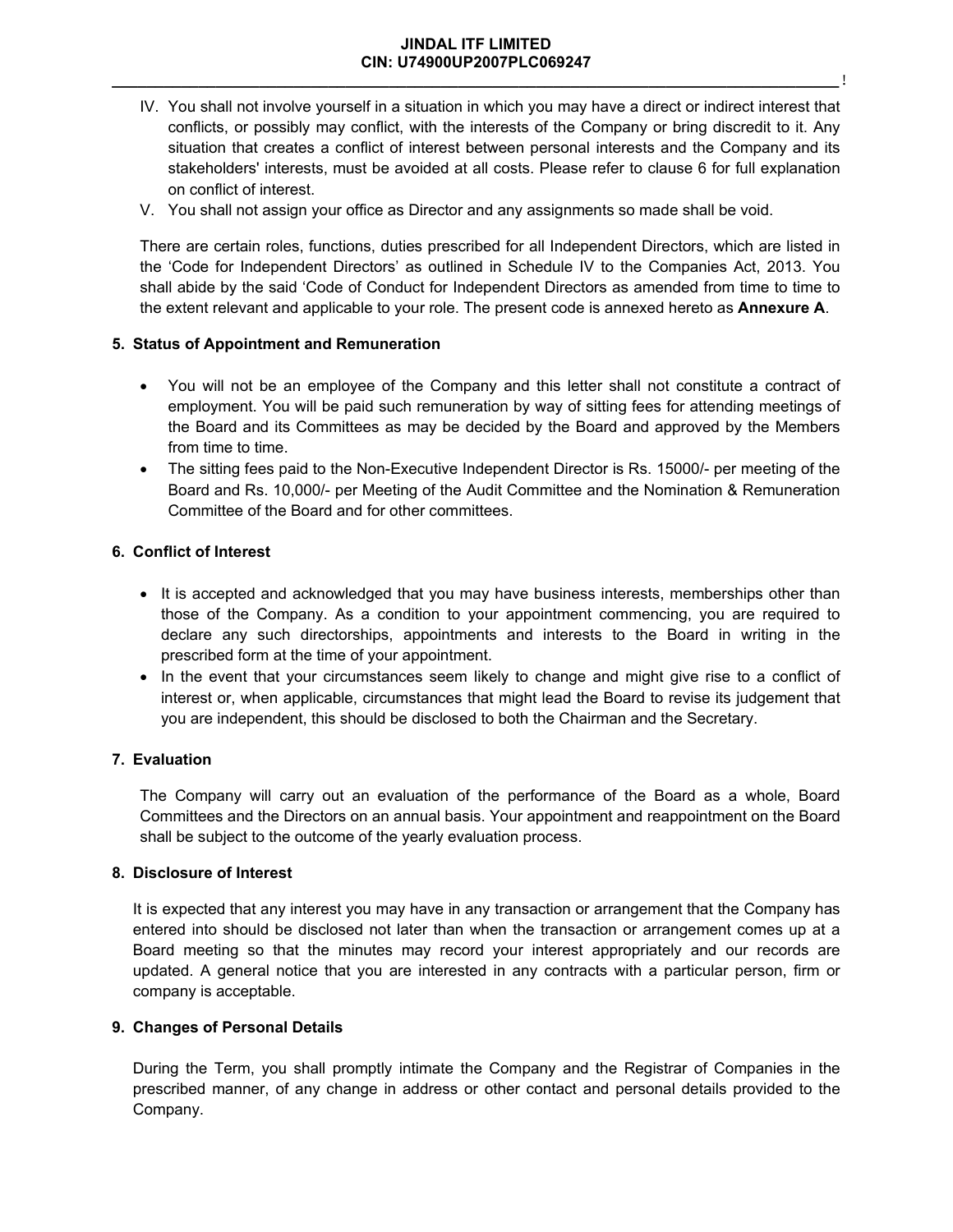# **10. Termination**

- You may resign from your position at any time and should you wish to do so, you are requested to serve a reasonable written notice to the Board.
- Continuation of your appointment is contingent on your getting re-elected by the shareholders in accordance with provisions of the Companies Act, 2013, and the Articles of Association of the Company, from time to time in force.
- You will not be entitled to any compensation if the shareholders do not reelect you at any time.
- Your appointment may also be terminated in accordance with the provisions of the Articles of Association of the Company.

XXXXXX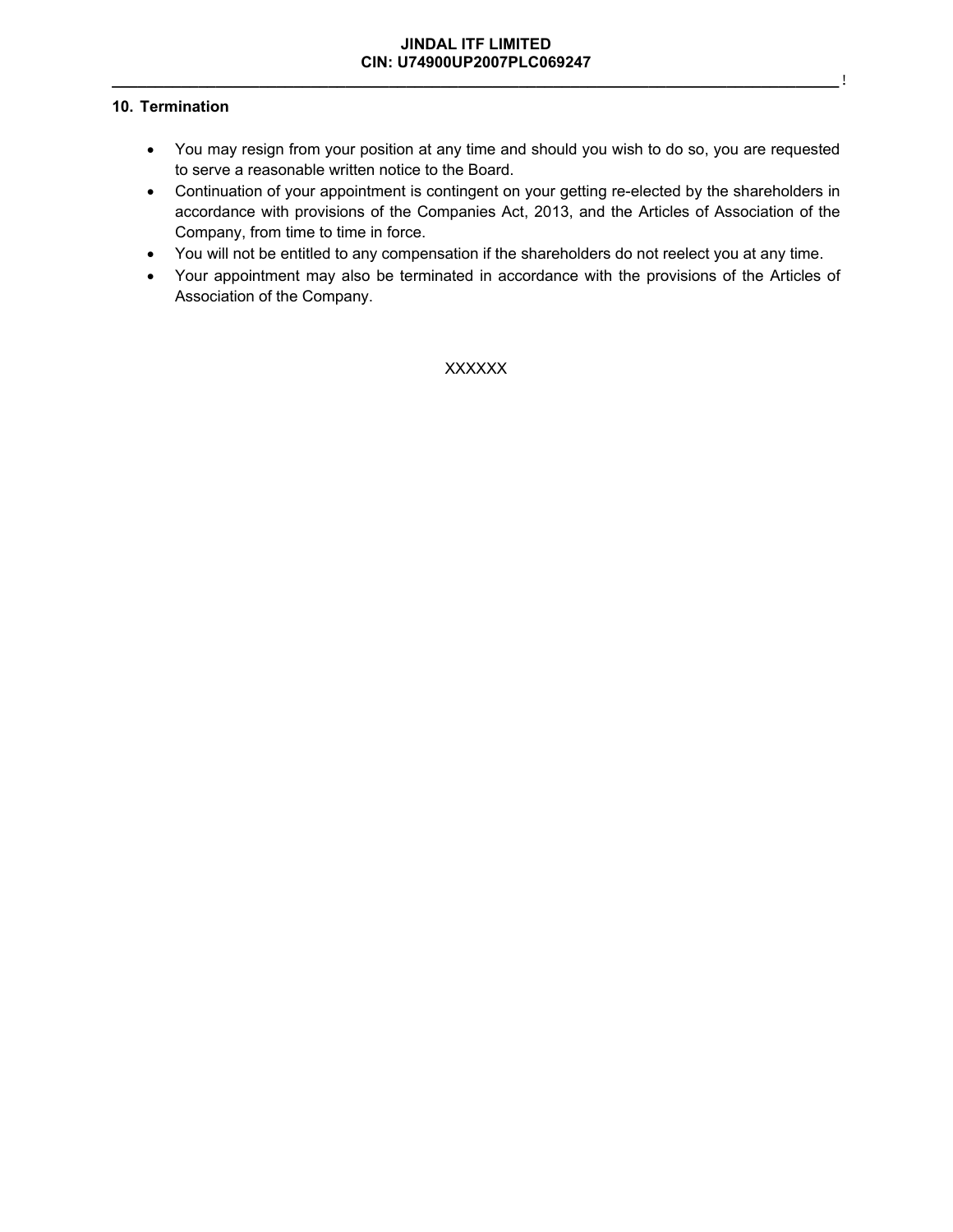# **APPOINTMENT OF SHRI RAVINDER NATH LEEKHA**

**Shri Ravinder Nath Leekha** has been appointed as an Independent Director of the Company for a term of 5 (five) consecutive years by the members at their Extra-Ordinary General Meeting held on 30<sup>th</sup> March, 2015.

Following is the Terms and conditions of his appointment as Independent Director:

### **1. Appointment**

- You will be appointed as a Non-Executive Independent Director on the Board of Directors of the Company with effect from 30<sup>th</sup> March, 2015. Your appointment is subject to the extant provisions of the Companies Act, 2013, as amended from time to time.
- The term "Independent Director" should be construed as defined under the Companies Act, 2013.
- The Company has adopted the provisions with respect to appointment and tenure of Independent Directors as are consistent with the Companies Act, 2013. The Company is at liberty to disengage a Non-Executive Independent Director earlier subject to compliance of the relevant provisions of the Companies Act, 2013.
- As an Independent Director you are not liable to retire by rotation.

### **2. Committees**

The Board of Directors may invite you for being appointed on one or more of the existing Board Committees or any Committee(s) that may be set up in the future. Your appointment on such Committee(s) will be subject to the applicable legal requirements.

### **3. Time Commitment**

As a Non-Executive Independent Director you are expected to bring objectivity and independence to the Board's discussions and help provide the Board with effective leadership in relation to the Company's strategy, performance, and risk management, as well as ensuring high standards of financial probity and corporate governance. By accepting this appointment, the Independent Director confirms that he is able to allocate sufficient time to meet the expectations from the Independent Director role to the satisfaction of the Board.

### **4. Fiduciary Duties**

Your role and duties will be those normally required of a Non-Executive Independent Director under the Companies Act, 2013. There are certain duties prescribed for all Directors, both Executive and Non-Executive, which are fiduciary in nature and inter alia are as under:

- I. You shall act in accordance with the Company's Articles of Association.
- II. You shall act in good faith in order to promote the objects of the Company for the benefit of its members as a whole, and in the best interests of the Company.
- III. You shall discharge your duties with due and reasonable care, skill and diligence.
- IV. You shall not involve yourself in a situation in which you may have a direct or indirect interest that conflicts, or possibly may conflict, with the interests of the Company or bring discredit to it. Any situation that creates a conflict of interest between personal interests and the Company and its stakeholders' interests, must be avoided at all costs. Please refer to clause 6 for full explanation on conflict of interest.
- V. You shall not assign your office as Director and any assignments so made shall be void.

There are certain roles, functions, duties prescribed for all Independent Directors, which are listed in the 'Code for Independent Directors' as outlined in Schedule IV to the Companies Act, 2013. You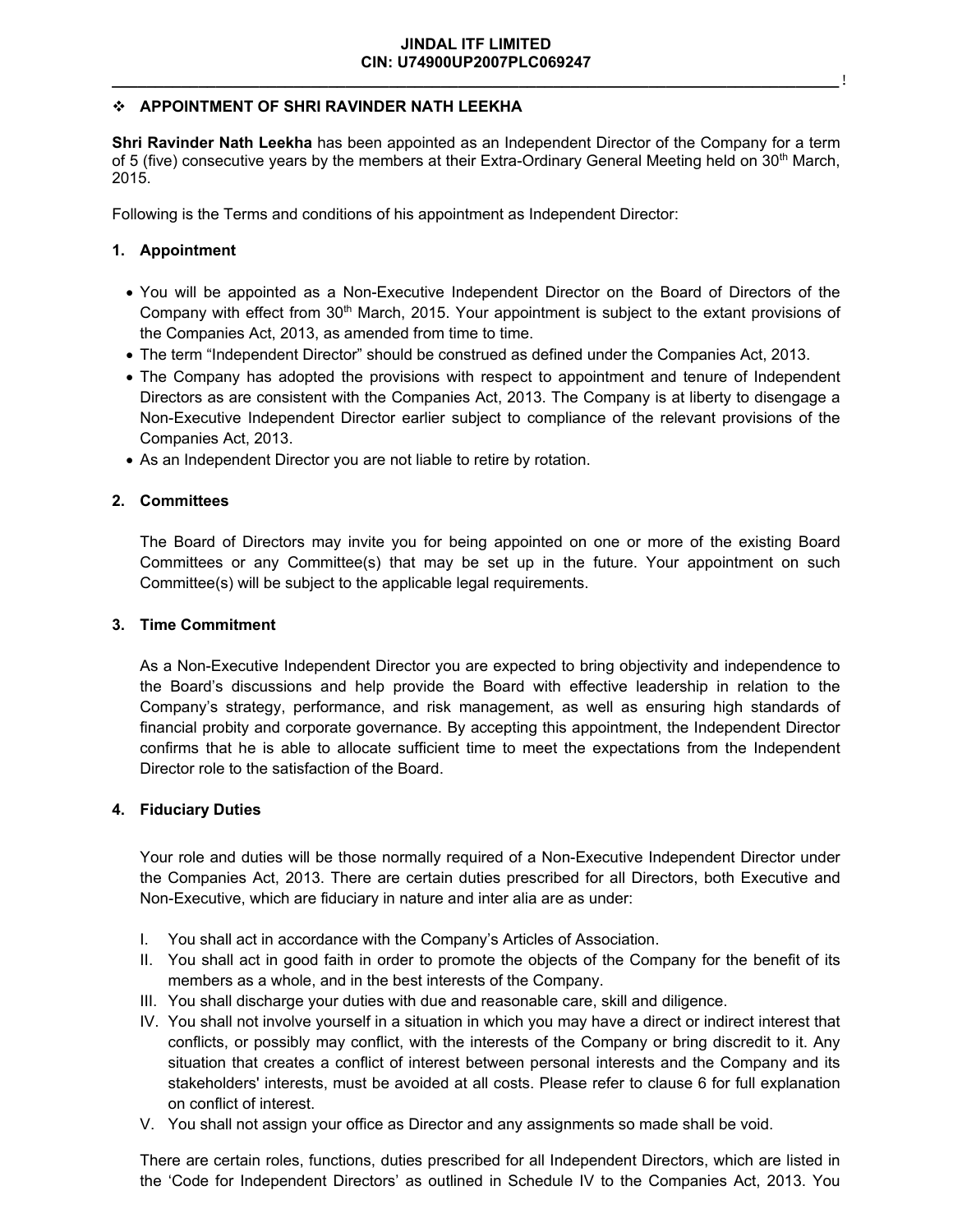shall abide by the said 'Code of Conduct for Independent Directors as amended from time to time to the extent relevant and applicable to your role. The present code is annexed hereto as **Annexure A**.

### **5. Status of Appointment and Remuneration**

- You will not be an employee of the Company and this letter shall not constitute a contract of employment. You will be paid such remuneration by way of sitting fees for attending meetings of the Board and its Committees as may be decided by the Board and approved by the Members from time to time.
- The sitting fees paid to the Non-Executive Independent Director is Rs. 15000/- per meeting of the Board.

### **6. Conflict of Interest**

- It is accepted and acknowledged that you may have business interests, memberships other than those of the Company. As a condition to your appointment commencing, you are required to declare any such directorships, appointments and interests to the Board in writing in the prescribed form at the time of your appointment.
- In the event that your circumstances seem likely to change and might give rise to a conflict of interest or, when applicable, circumstances that might lead the Board to revise its judgement that you are independent, this should be disclosed to both the Chairman and the Secretary.

### **7. Evaluation**

The Company will carry out an evaluation of the performance of the Board as a whole, Board Committees and the Directors on an annual basis. Your appointment and reappointment on the Board shall be subject to the outcome of the yearly evaluation process.

### **8. Disclosure of Interest**

It is expected that any interest you may have in any transaction or arrangement that the Company has entered into should be disclosed not later than when the transaction or arrangement comes up at a Board meeting so that the minutes may record your interest appropriately and our records are updated. A general notice that you are interested in any contracts with a particular person, firm or company is acceptable.

### **9. Changes of Personal Details**

During the Term, you shall promptly intimate the Company and the Registrar of Companies in the prescribed manner, of any change in address or other contact and personal details provided to the Company.

# **10. Termination**

- You may resign from your position at any time and should you wish to do so, you are requested to serve a reasonable written notice to the Board.
- Continuation of your appointment is contingent on your getting re-elected by the shareholders in accordance with provisions of the Companies Act, 2013, and the Articles of Association of the Company, from time to time in force.
- You will not be entitled to any compensation if the shareholders do not reelect you at any time.
- Your appointment may also be terminated in accordance with the provisions of the Articles of Association of the Company.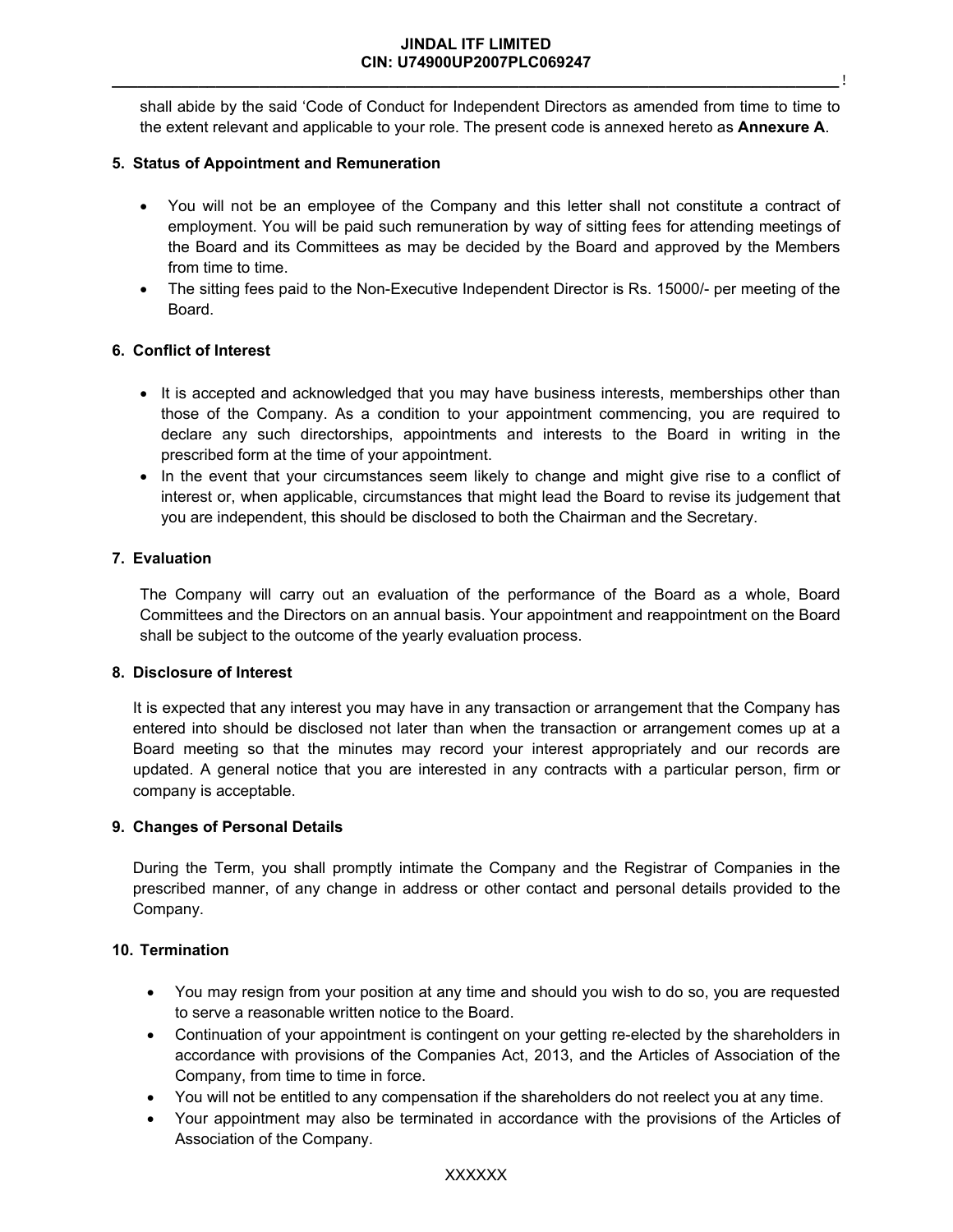#### **Annexure A**

### **Schedule IV of Companies Act, 2013**

#### **[See section 149(8)]**

#### **CODE FOR INDEPENDENT DIRECTORS**

The Code is a guide to professional conduct for independent directors. Adherence to these standards by independent directors and fulfillment of their responsibilities in a professional and faithful manner will promote confidence of the investment community, particularly minority shareholders, regulators and companies in the institution of independent directors.

#### **I. Guidelines of professional conduct:**

An independent director shall:

- 1. Uphold ethical standards of integrity and probity;
- 2. Act objectively and constructively while exercising his duties;
- 3. Exercise his responsibilities in a *bona fide* manner in the interest of the company;
- 4. Devote sufficient time and attention to his professional obligations for informed and balanced decision making;
- 5. not allow any extraneous considerations that will vitiate his exercise of objective independent judgment in the paramount interest of the company as a whole, while concurring in or dissenting from the collective judgment of the Board in its decision making;
- 6. not abuse his position to the detriment of the company or its shareholders or for the purpose of gaining direct or indirect personal advantage or advantage for any associated person;
- 7. refrain from any action that would lead to loss of his independence;
- 8. where circumstances arise which make an independent director lose his independence, the independent director must immediately inform the Board accordingly;
- 9. assist the company in implementing the best corporate governance practices.

#### **Role and functions:**

The independent directors shall:

- 1. help in bringing an independent judgment to bear on the Board's deliberations especially on issues of strategy, performance, risk management, resources, key appointments and standards of conduct;
- 2. bring an objective view in the evaluation of the performance of board and management;
- 3. scrutinise the performance of management in meeting agreed goals and objectives and monitor the reporting of performance;
- 4. satisfy themselves on the integrity of financial information and that financial controls and the systems of risk management are robust and defensible;
- 5. safeguard the interests of all stakeholders, particularly the minority shareholders;
- 6. balance the conflicting interest of the stakeholders;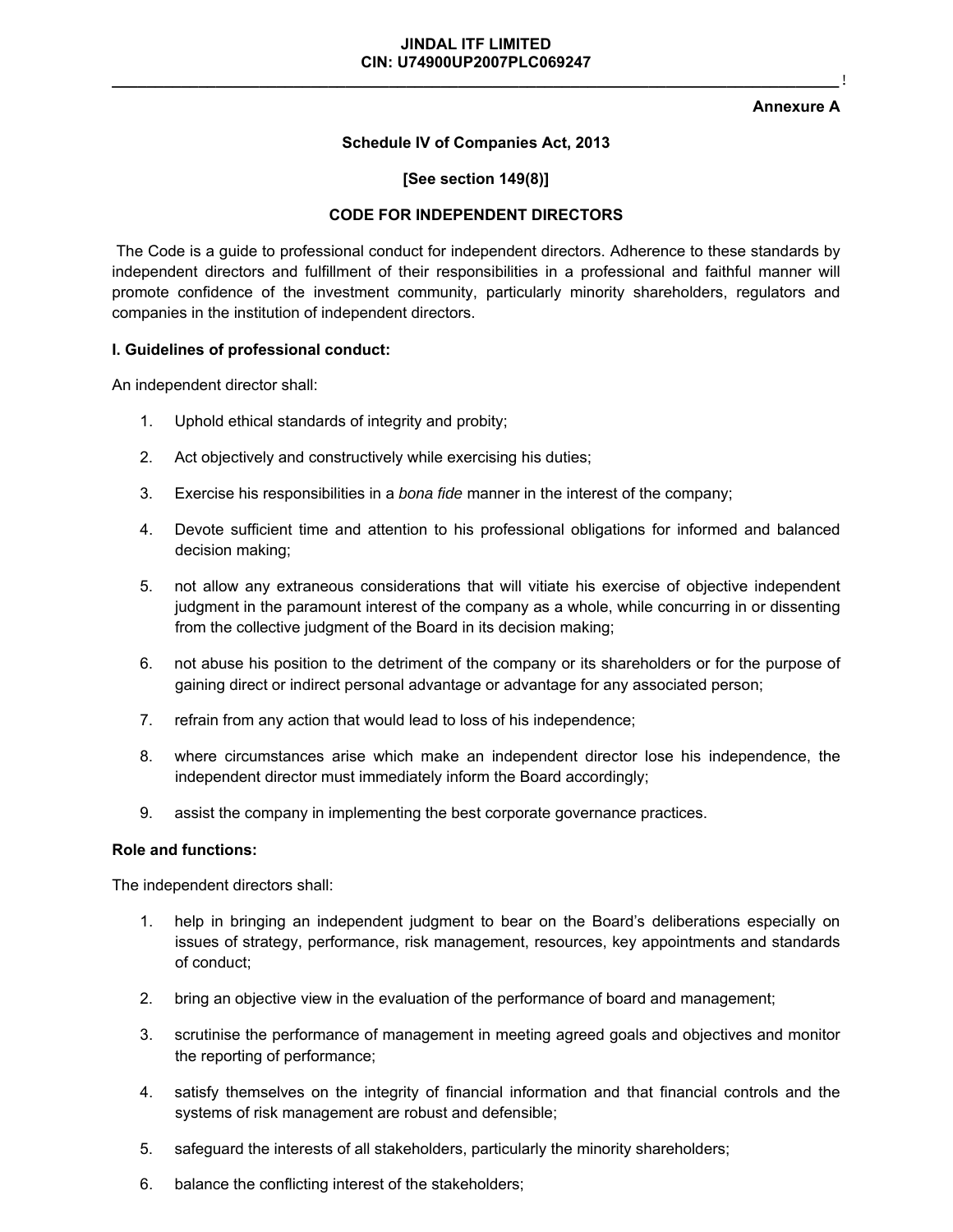### **JINDAL ITF LIMITED CIN: U74900UP2007PLC069247 \_\_\_\_\_\_\_\_\_\_\_\_\_\_\_\_\_\_\_\_\_\_\_\_\_\_\_\_\_\_\_\_\_\_\_\_\_\_\_\_\_\_\_\_\_\_\_\_\_\_\_\_\_\_\_\_\_\_\_\_\_\_\_\_\_\_\_\_\_\_\_\_\_\_\_\_\_\_\_\_\_\_\_\_**!

- 7. determine appropriate levels of remuneration of executive directors, key managerial personnel and senior management and have a prime role in appointing and where necessary recommend removal of executive directors, key managerial personnel and senior management;
- 8. moderate and arbitrate in the interest of the company as a whole, in situations of conflict between management and shareholder's interest.

### **III. Duties:**

The independent directors shall—

- 1. undertake appropriate induction and regularly update and refresh their skills, knowledge and familiarity with the company;
- 2. seek appropriate clarification or amplification of information and, where necessary, take and follow appropriate professional advice and opinion of outside experts at the expense of the company;
- 3. strive to attend all meetings of the Board of Directors and of the Board committees of which he is a member;
- 4. participate constructively and actively in the committees of the Board in which they are chairpersons or members;
- 5. strive to attend the general meetings of the company;
- 6. where they have concerns about the running of the company or a proposed action, ensure that these are addressed by the Board and, to the extent that they are not resolved, insist that their concerns are recorded in the minutes of the Board meeting;
- 7. keep themselves well informed about the company and the external environment in which it operates;
- 8. not to unfairly obstruct the functioning of an otherwise proper Board or committee of the Board;
- 9. pay sufficient attention and ensure that adequate deliberations are held before approving related party transactions and assure themselves that the same are in the interest of the company;
- 10. ascertain and ensure that the company has an adequate and functional vigil mechanism and to ensure that the interests of a person who uses such mechanism are not prejudicially affected on account of such use;
- 11. report concerns about unethical behavior, actual or suspected fraud or violation of the company's code of conduct or ethics policy;
- 12. acting within his authority, assist in protecting the legitimate interests of the company, shareholders and its employees;
- 13. not disclose confidential information, including commercial secrets, technologies, advertising and sales promotion plans, unpublished price sensitive information, unless such disclosure is expressly approved by the Board or required by law.

### **IV. Manner of appointment:**

1. Appointment process of independent directors shall be independent of the company management; while selecting independent directors the Board shall ensure that there is appropriate balance of skills, experience and knowledge in the Board so as to enable the Board to discharge its functions and duties effectively.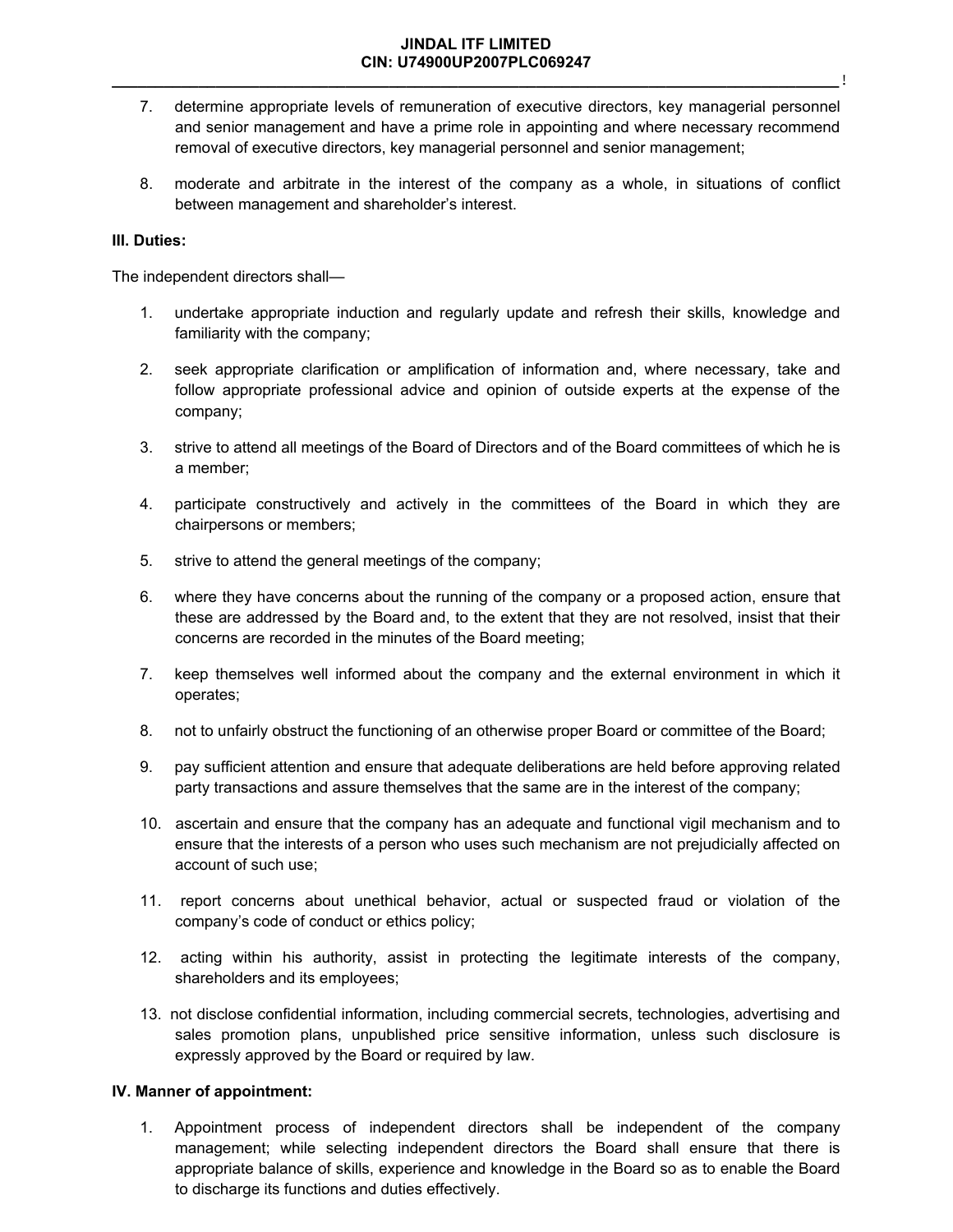### **JINDAL ITF LIMITED CIN: U74900UP2007PLC069247 \_\_\_\_\_\_\_\_\_\_\_\_\_\_\_\_\_\_\_\_\_\_\_\_\_\_\_\_\_\_\_\_\_\_\_\_\_\_\_\_\_\_\_\_\_\_\_\_\_\_\_\_\_\_\_\_\_\_\_\_\_\_\_\_\_\_\_\_\_\_\_\_\_\_\_\_\_\_\_\_\_\_\_\_**!

- 2. The appointment of independent director(s) of the company shall be approved at the meeting of the shareholders.
- 3. The explanatory statement attached to the notice of the meeting for approving the appointment of independent director shall include a statement that in the opinion of the Board, the independent director proposed to be appointed fulfils the conditions specified in the Act and the rules made there under and that the proposed director is independent of the management.
- 4. The appointment of independent directors shall be formalized through a letter of appointment, which shall set out:
	- a. the term of appointment;
	- b. the expectation of the Board from the appointed director; the Board-level committee(s) in which the director is expected to serve and its tasks;
	- c. the fiduciary duties that come with such an appointment along with accompanying liabilities;
	- d. provision for Directors and Officers (D and O) insurance, if any;
	- e. the Code of Business Ethics that the company expects its directors and employees to follow;
	- f. the list of actions that a director should not do while functioning as such in the company; and
	- g. the remuneration, mentioning periodic fees, reimbursement of expenses for participation in the Boards and other meetings and profit related commission, if any.

(5) The terms and conditions of appointment of independent directors shall be open for inspection at the registered office of the company by any member during normal business hours.

(6) The terms and conditions of appointment of independent directors shall also be posted on the company's website.

### **V. Re-appointment:**

The re-appointment of independent director shall be on the basis of report of performance evaluation.

### **VI. Resignation or removal:**

- 1. The resignation or removal of an independent director shall be in the same manner as is provided in sections 168 and 169 of the Act.
- 2. An independent director who resigns or is removed from the Board of the company shall be replaced by a new independent director within a period of not more than one hundred and eighty days from the date of such resignation or removal, as the case may be.
- 3. Where the company fulfils the requirement of independent directors in its Board even without filling the vacancy created by such resignation or removal, as the case may be, the requirement of replacement by a new independent director shall not apply.

# **VII. Separate meetings:**

- 1. The independent directors of the company shall hold at least one meeting in a year, without the attendance of non-independent directors and members of management;
- 2. All the independent directors of the company shall strive to be present at such meeting;